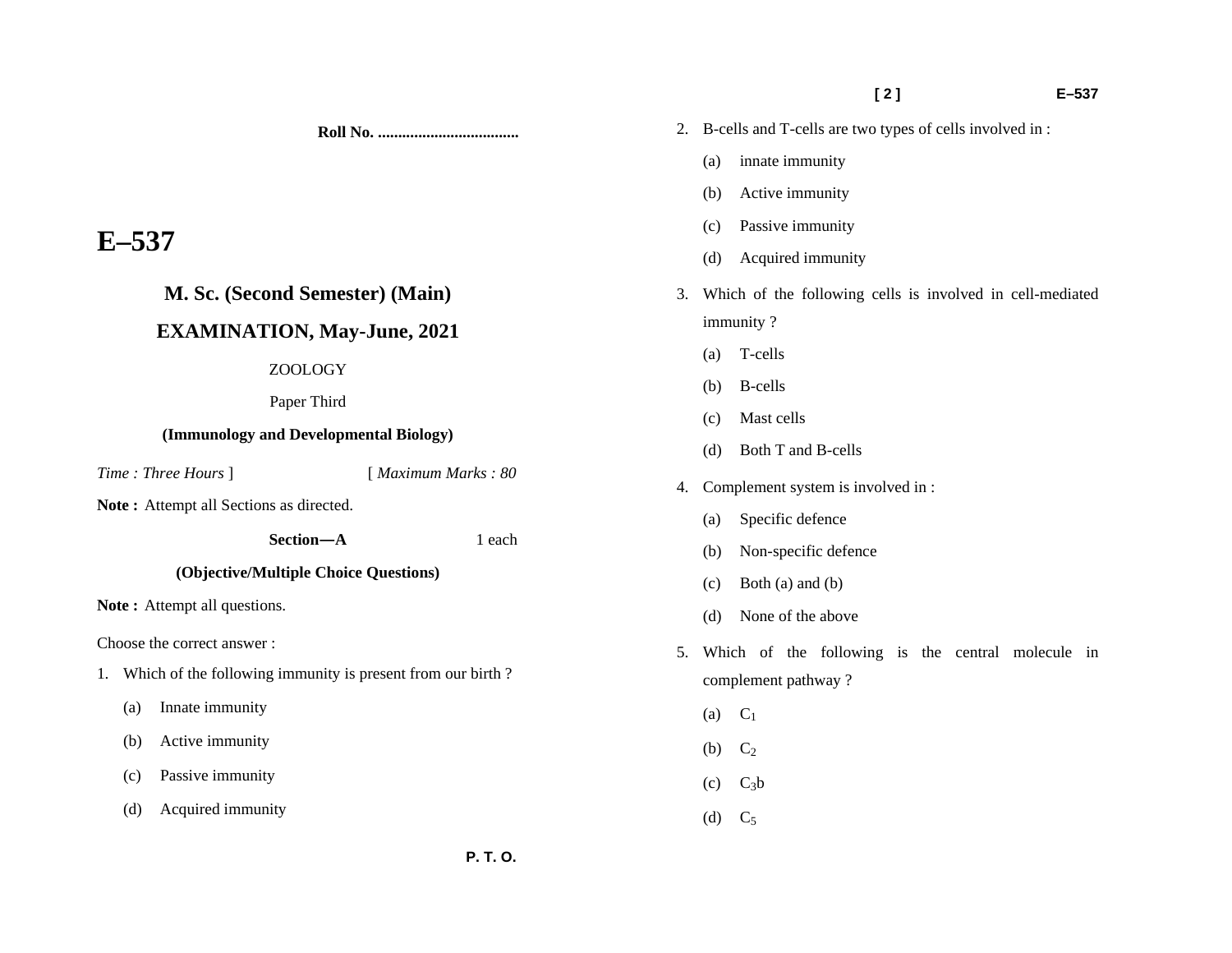- 6. Biological role of complement system include :
	- (a) Cytolysis and chemotaxis
	- (b) Opsonisation
	- (c) Anaphylotoxin and enhanced antibody production
	- (d) All of the above
- 7. What is the example of autoimmune disorder are linked to specific HLA alleles ?
	- (a) Diabetes mellitus
	- (b) Psoriasis
	- (c) Multiple sclerosis
	- (d) All of the above
- 8. The second most abundant Ig is :
	- (a) IgG
	- (b) 1gM
	- (c) Ig
	- (d) None of the above
- 9. Which of the following immunoglobulins makes the largest percentage in breast milk ?
	- (a) IgG
	- (b) IgM
	- (c) IgD
	- (d) IgA
- 
- 10. Transplanted graft may be rejected due to :
	- (a) Cell-mediated immune response
	- (b) Humoral immune response
	- (c) Innate immune response
	- (d) Passive response
- 11. Oral polio drops contain :
	- (a) Harvested antibodies
	- (b) Activated pathogens
	- (c) Attenuated pathogens
	- (d) Gamma globulins
- 12. Antibodies are :
	- (a) Prostaglandins
	- (b) Steroids
	- (c) Lipoproteins
	- (d) Glycoproteins
- 13. Interferons are :
	- (a) Antibiotic proteins
	- (b) Antiviral proteins
	- (c) Antigen proteins
	- (d) All of the above
- 14. Antigen binding sites are present in :
	- (a) Fab regions of an antibody
	- (b) F*c* region of an antibody
	- (c) Only in the light chain
	- (d) Only in the heavy chain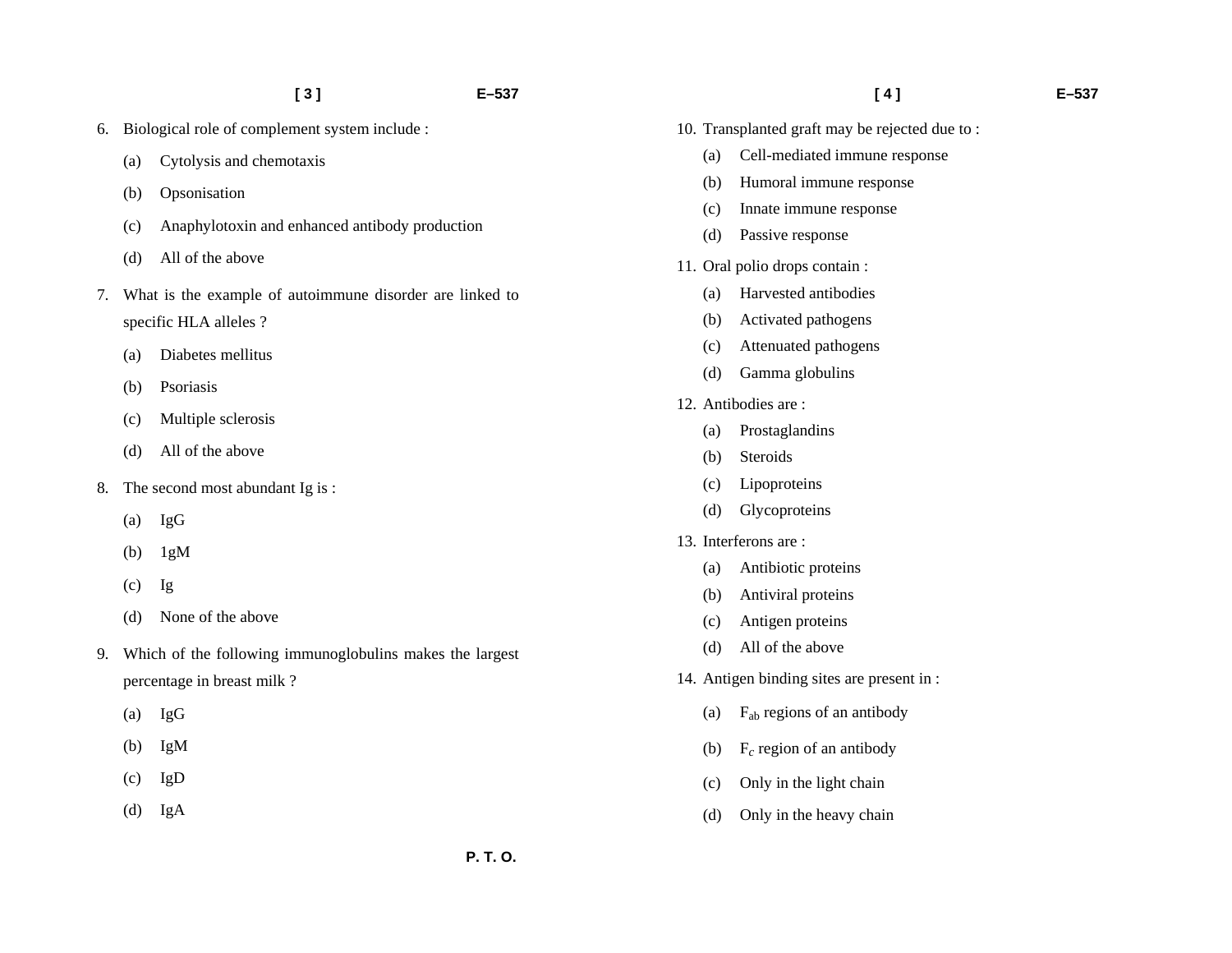- 15. This is also known as meroblastic cleavage :
	- (a) Partial
	- (b) Unequal holoblastic
	- (c) Equal holoblastic
	- (d) Superficial
- 16. Discoidal and superficial cleavages are types of :
	- (a) Unequal holoblastic
	- (b) Equal holoblastic
	- (c) Both (a) and (b)
	- (d) Meroblastic
- 17. How many cleavages are completed in the 16-celled stage of an egg ?
	- (a) 12
	- (b) 8
	- $(c)$  4
	- (d) 3
- 18. Which of the following organ is fonned during gastrulation ?
	- (a) Gill
	- (b) Vitelline membrane
	- (c) Heart
	- (d) Archenteron
- 19. Brain, nerve cells and spinal cord or the central nervous system develops from embryonic :
	- (a) Mesoderm
	- (b) Endodenn
	- (c) Ectoderm
	- (d) Both (b) and (c)
- 20. Which of the following options contains only the mesodermal structures ?
	- (a) Heart, blood, bones, notochord
	- (b) Heart, blood, muscles, liver
	- (c) Notochord, blood, liver, muscles
	- (d) Liver, heart, bones, blood
		- **Section—B** 2 each

#### **(Very Short Answer Type Questions)**

Note: Attempt all questions.

- 1. Killer T lymphocytes.
- 2. IgM found in which part of the body ?
- 3. What is epitope ?
- 4. Structure of MHC molecule.
- 5. Morula stage.
- 6. Future of archenteron.
- 7. What is acrosome ?
- 8. Define blastopore.